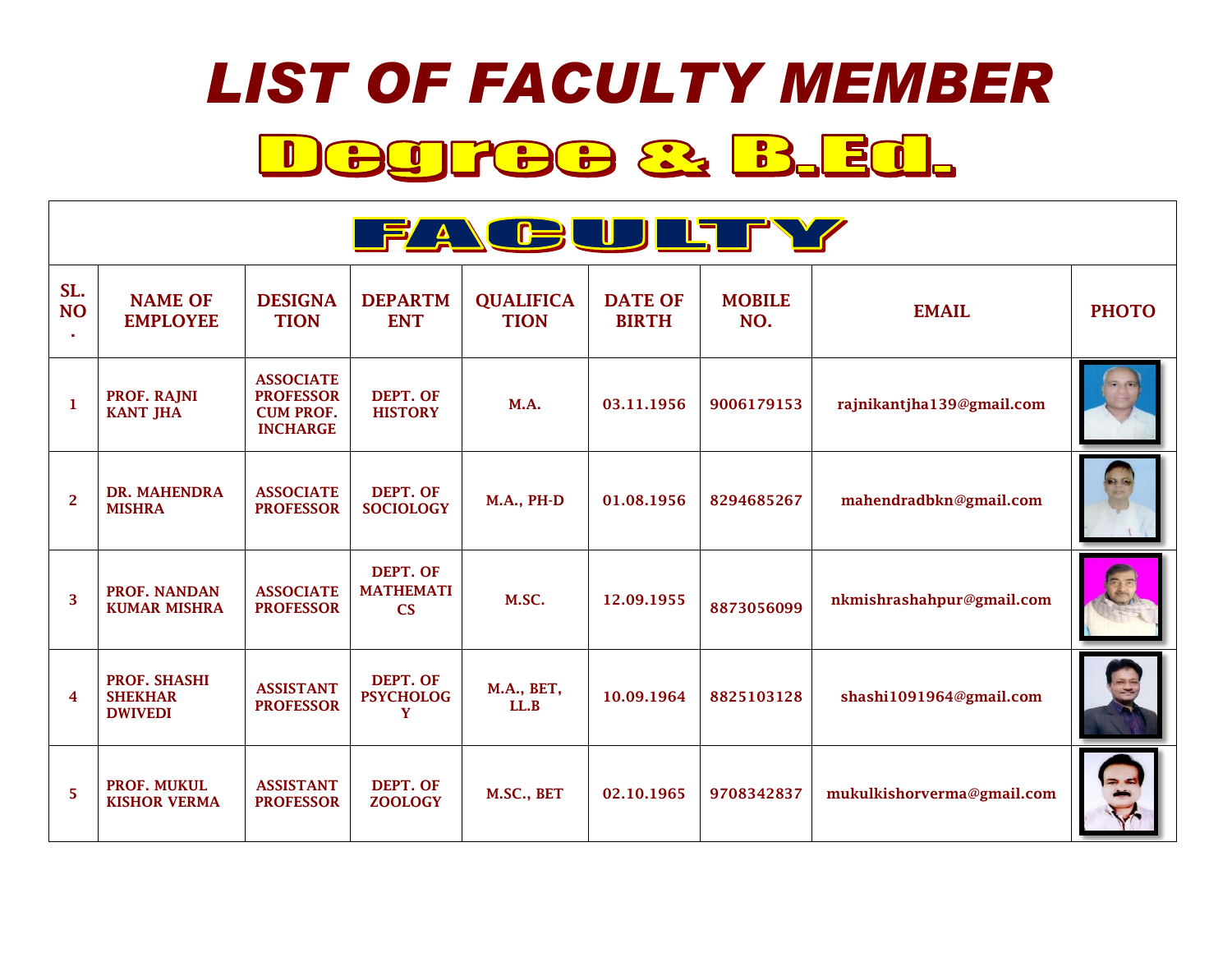| 6         | PROF. DINESH<br><b>KUMAR RAM</b>           | <b>ASSISTANT</b><br><b>PROFESSOR</b>           | DEPT. OF<br>POL.<br><b>SCIENCE</b> | M.A., NET,<br>B.ED.&B.LIS  | 16.05.1980 | 7488687826 | dineshkr661@gmail.com                 |  |
|-----------|--------------------------------------------|------------------------------------------------|------------------------------------|----------------------------|------------|------------|---------------------------------------|--|
| 7         | PROF. KUMOD<br><b>KUMAR</b>                | <b>ASSISTANT</b><br><b>PROFESSOR</b><br>(G.T.) | DEPT. OF<br><b>ECONOMICS</b>       | M.A., NET                  | 05.01.1992 | 8292476960 | kumodkumod92@gmail.com                |  |
| 8         | PROF. SIKANDAR<br><b>ANSARI</b>            | <b>ASSISTANT</b><br><b>PROFESSOR</b><br>(G.T.) | DEPT. OF<br><b>PHILOSOPHY</b>      | M.A., NET,<br>B.ED.        | 10.11.1989 | 9135651986 | sikandaransaripatna7654@gmai<br>l.com |  |
| 9         | PROF. VISHWA<br><b>MOHAN DAS</b>           | <b>ASSISTANT</b><br><b>PROFESSOR</b><br>(G.T.) | DEPT. OF<br><b>GEOGRAPHY</b>       | M.A., NET,<br>B.ED.        | 14.01.1989 | 9471357583 | vishwamohandas@gmail.com              |  |
| <b>10</b> | DR.<br><b>PUSHPANJALI</b><br><b>KUMARI</b> | <b>ASSISTANT</b><br><b>PROFESSOR</b><br>(G.T.) | DEPT. OF<br>POL.<br><b>SCIENCE</b> | <b>M.A., PH-D</b>          | 01.03.1977 | 8521950044 | pushpanjali599@gmail.com              |  |
| 11        | PROF. SANJEEV<br><b>KUMAR SUMAN</b>        | <b>ASSISTANT</b><br><b>PROFESSOR</b><br>(G.T.) | DEPT. OF<br><b>HINDI</b>           | M.A., NET                  | 08.08.1988 | 7479797647 | s1sanjeevkumar040@gmail.com           |  |
| 12        | PROF. MITHILESH<br><b>KUMAR</b>            | <b>ASSISTANT</b><br><b>PROFESSOR</b><br>(G.T.) | DEPT. OF<br><b>HISTORY</b>         | M.A., B.ED.,<br><b>NET</b> | 02.01.1986 | 7903257053 | mith2014cpo@gmail.com                 |  |
| 13        | PROF. SHASHI<br><b>KUMAR</b>               | <b>ASSISTANT</b><br><b>PROFESSOR</b><br>(G.T.) | DEPT. OF<br>A.I.H.C.               | M.A., NET                  | 11.06.1993 | 9621423054 | kumarshashi143yadav@gmail.co<br>m     |  |
| 14        | DR. ANUJ KUMAR<br><b>SUDHANSHU</b>         | <b>ASSISTANT</b><br><b>PROFESSOR</b><br>(G.T.) | DEPT. OF<br>A.I.H.C.               | M.A., NET,<br>PH-D, B.ED.  | 22.02.1981 | 9308368378 | sudhanshudev1981@gmail.com            |  |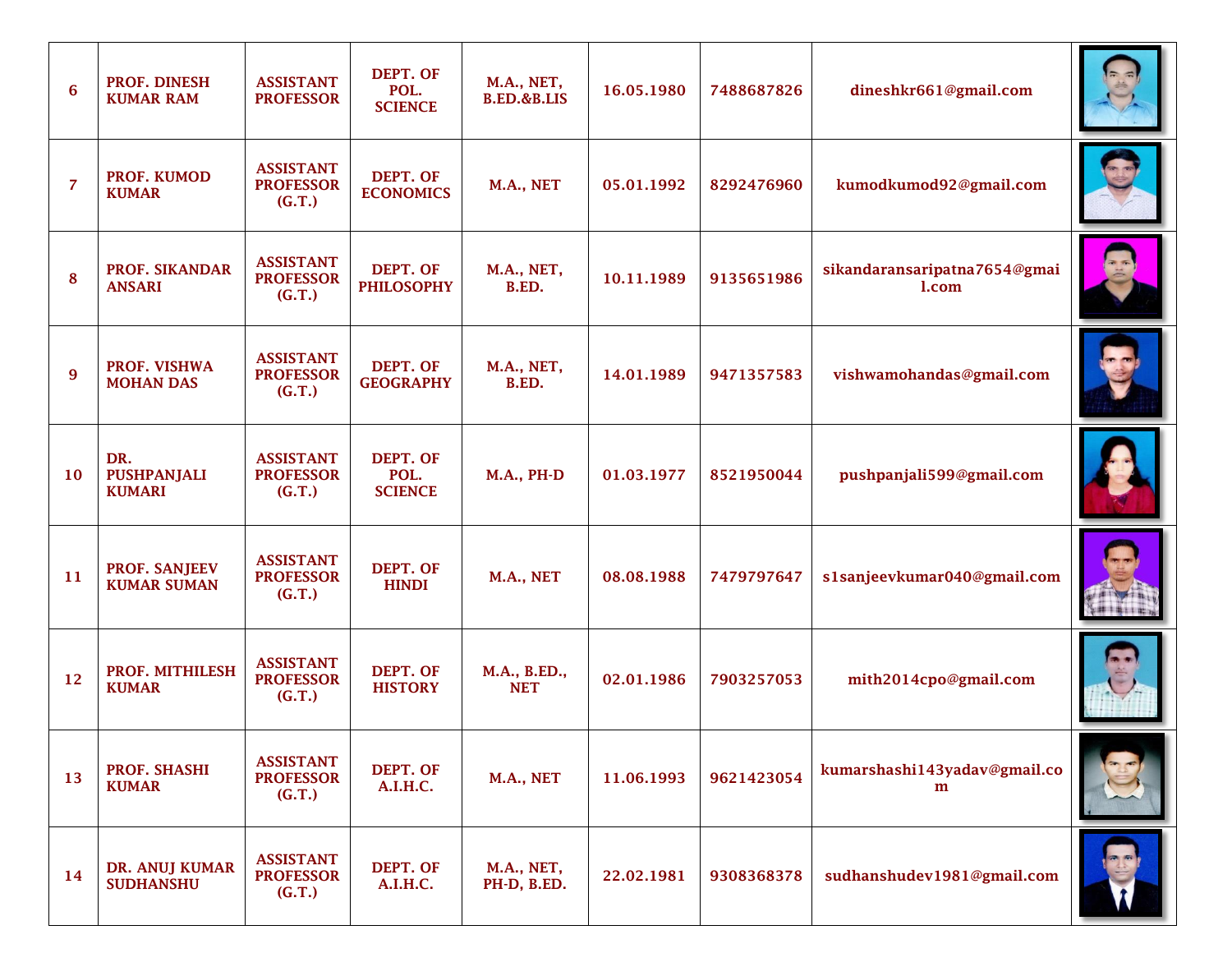**SPORTS & CULTURE**



## NON TEACHING STAFFS

| 16 | <b>SRI RATNANSHU</b><br><b>THAKUR</b>            | $RE-$<br><b>DESIGNATED</b><br><b>DEMONSTRA</b><br><b>TOR</b> | DEPT. OF<br><b>PSYCHOLOG</b><br>Y | M.A.                    | 03.03.1961 | 9472807253 | thakurratnanshu@gmail.com    |  |
|----|--------------------------------------------------|--------------------------------------------------------------|-----------------------------------|-------------------------|------------|------------|------------------------------|--|
| 17 | <b>SRI KISHOR</b><br><b>KUMAR NAYAK</b>          | <b>STORE</b><br><b>KEEPER</b>                                | <b>GENERAL</b>                    | <b>B.A.</b>             | 12.02.1960 | 9334825500 | k.k.nayak.1960@gmail.com     |  |
| 18 | <b>SRI BIJAY KUMAR</b><br><b>PATEL</b>           | <b>ROUTINE</b><br><b>CLERK</b>                               | <b>ACCOUNTS</b>                   | <b>B.A.</b>             | 05.01.1968 | 7909061147 | bkpateldbkn@gmail.com        |  |
| 19 | <b>SRI TEJ</b><br><b>NARAYAN</b><br><b>YADAV</b> | <b>ASSISTANT</b><br><b>LIBRARIAN</b>                         | <b>LIBRARY</b>                    | M.A., M.LIS.,<br>B.LIS. | 10.05.1964 | 9534935436 | tejnarayanyadav543@gmail.com |  |
| 20 | <b>SRI ANIL KUMAR</b>                            | L.D.C                                                        | <b>GENERAL</b>                    | M.A.                    | 28.07.1987 | 9931734818 | anildbkn@gmail.com           |  |
| 21 | <b>SRI AMOL</b><br><b>KUMAR MISHRA</b>           | <b>LABORATO</b><br><b>RY BOY</b>                             | DEPT. OF<br><b>GEOGRAPHY</b>      | <b>INTER</b>            | 04.02.1959 | 9572732316 | amoldbkn@gmail.com           |  |
| 22 | <b>SRI SURESH JHA</b>                            | <b>PEON</b>                                                  | <b>GENERAL</b>                    | <b>VIII TH</b>          | 01.07.1969 | 9570813687 | sureshjha36@gmail.com        |  |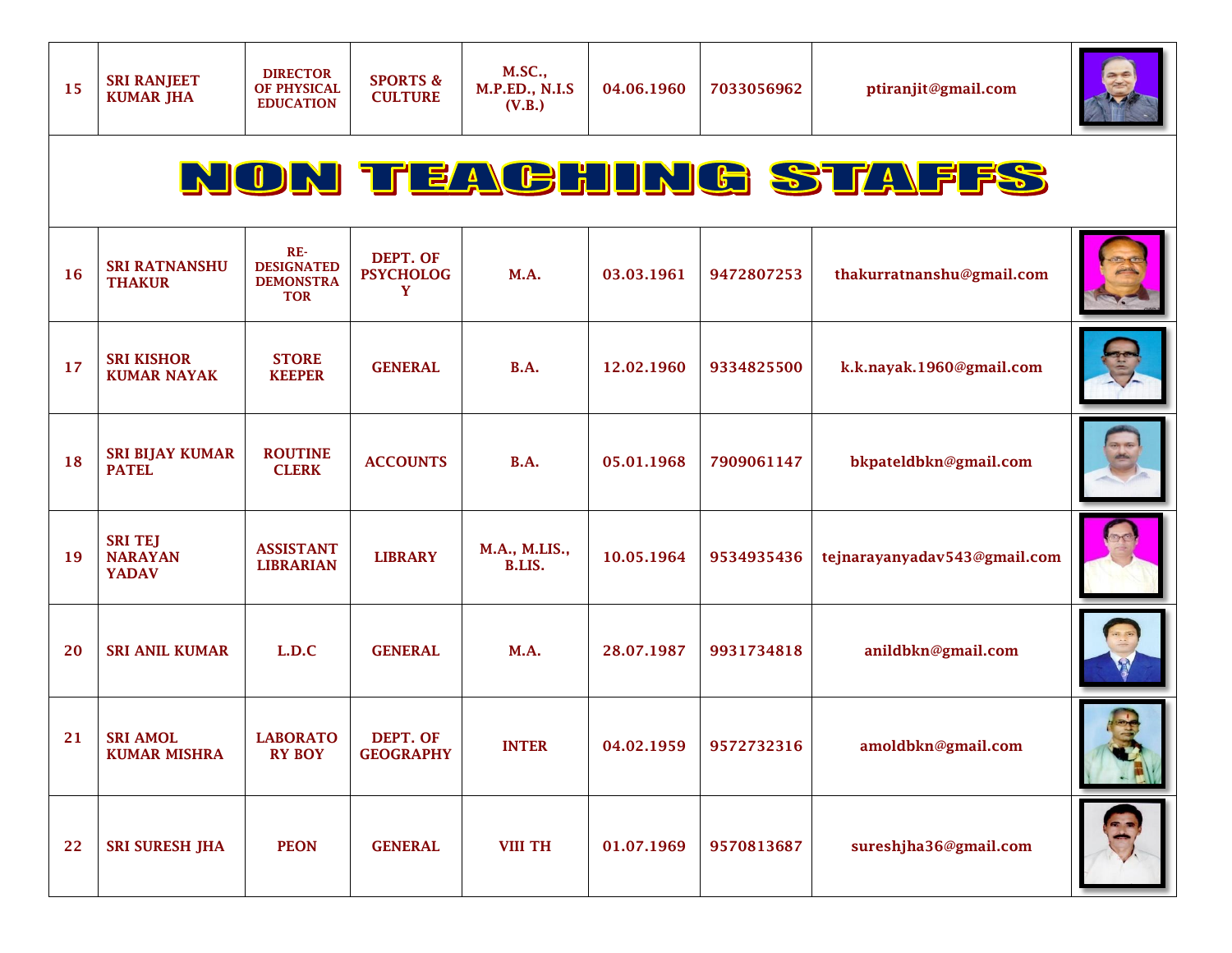| 23 | <b>SRI NARENDRA</b><br><b>KUMAR</b>   | <b>PEON</b>                                                                      | <b>GENERAL</b> | <b>INTER</b>      | 07.01.1984 | 9931261543 | nar2008@live.in            |  |
|----|---------------------------------------|----------------------------------------------------------------------------------|----------------|-------------------|------------|------------|----------------------------|--|
| 24 | <b>SRI PRAKASH</b><br><b>GAUTAM</b>   | <b>PEON</b>                                                                      | <b>GENERAL</b> | <b>B.A.</b>       | 26.12.1979 | 9934091832 | prakashkiran2004@gmail.com |  |
| 25 | <b>SRI DEEPAK</b><br><b>KUMAR RAM</b> | <b>PEON</b>                                                                      | <b>GENERAL</b> | <b>MATRIC</b>     | 06.02.1990 | 6203488617 | deepakdbkn0@gmail.com      |  |
| 26 | <b>SRI VIRENDRA</b><br><b>KUMAR</b>   | <b>OUT. STAFF</b><br><b>IIIRD</b><br><b>GRADE</b>                                | <b>COUNTER</b> | <b>B.A.</b>       | 24.10.1972 | 9709863753 | birendradbkn@gmail.com     |  |
| 27 | SMT. DEO<br><b>KUMARI</b>             | <b>OUT. STAFF</b><br><b>IVTH</b><br><b>GRADE</b>                                 | <b>LIBRARY</b> | <b>INTER</b>      | 20.10.1978 | 9472572710 | deokumaridbkn@gmail.com    |  |
| 28 | <b>SRI AMARJEET</b><br><b>SINGH</b>   | <b>OUT. STAFF</b><br><b>IVTH</b><br><b>GRADE</b><br><b>NIGHT</b><br><b>GUARD</b> | <b>GENERAL</b> | <b>NON-MATRIC</b> | 01.01.1982 | 7079772852 | amarjeetbkn@gmail.com      |  |

## FAGULTY OF B.ED. GOURSE

| 29 | DR. KANAKLATA<br><b>SINGH</b> | <b>HEAD</b>                          | DEPT. OF<br>B.ED. | M.A., M.ED.<br>M.PHIL.&PH.D<br>IN EDU. & HIS. | 02.01.1963 | 9525634319 | dr.klsingh@gmail.com     |  |
|----|-------------------------------|--------------------------------------|-------------------|-----------------------------------------------|------------|------------|--------------------------|--|
| 30 | <b>SRI DILIP KUMAR</b>        | <b>ASSISTANT</b><br><b>PROFESSOR</b> | DEPT. OF<br>B.ED. | M.A.,M.A.INED<br>U.                           | 30.12.1978 | 9852611687 | dilipkumardbkn@gmail.com |  |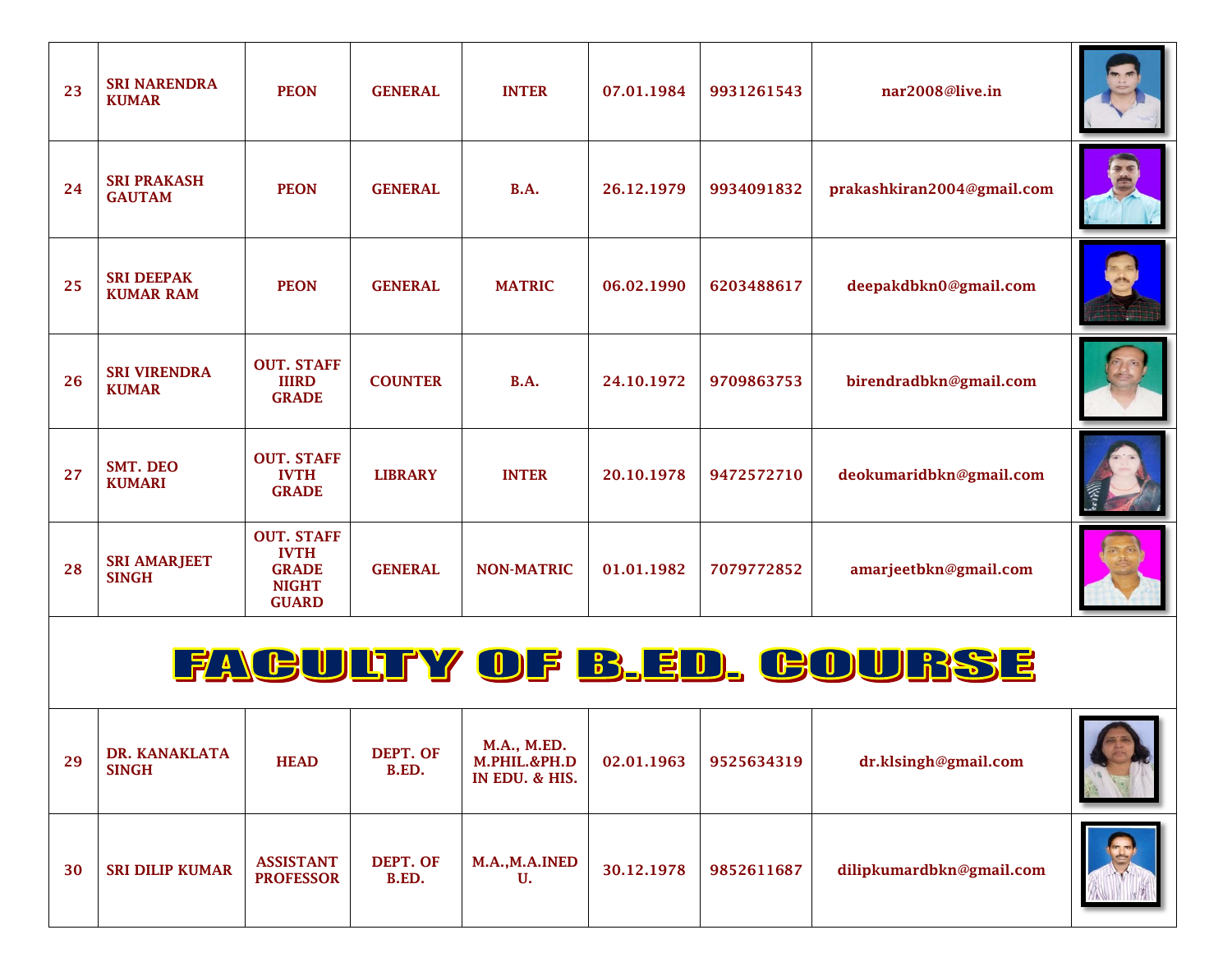| 31 | DR. GAUTAM<br><b>KUMAR</b>       | <b>ASSISTANT</b><br><b>PROFESSOR</b> | DEPT. OF<br>B.ED. | M.A. M.ED.,<br>J.R.F&PH.D                      | 05.02.1983 | 8294717013 | gautam481@gmail.com       |  |
|----|----------------------------------|--------------------------------------|-------------------|------------------------------------------------|------------|------------|---------------------------|--|
| 32 | DR. MD. ARSHAD<br><b>HUSSAIN</b> | <b>ASSISTANT</b><br><b>PROFESSOR</b> | DEPT. OF<br>B.ED. | M.SC., M.ED.<br>M.A., NET,<br>PH.D             | 18.08.1986 | 9534704479 | mdarshadhusain@gmail.com  |  |
| 33 | SRI SUSHIL KR.<br><b>SINGH</b>   | <b>ASSISTANT</b><br><b>PROFESSOR</b> | DEPT. OF<br>B.ED. | M.SC., M.ED.                                   | 18.02.1967 | 9471644617 | sushiljidbkn@gmail.com    |  |
| 34 | DR. BINAY KR.<br><b>RAMAN</b>    | <b>ASSISTANT</b><br><b>PROFESSOR</b> | DEPT. OF<br>B.ED. | M.A., M.ED,<br>PH.D                            | 04.05.1979 | 9570288971 | bkramandbkn@gmail.com     |  |
| 35 | DR. ANITA<br><b>KUMARI</b>       | <b>ASSISTANT</b><br><b>PROFESSOR</b> | DEPT. OF<br>B.ED. | <b>M.A., M.A.IN</b><br>EDU., NET, JRF<br>&PH.D | 30.05.1978 | 9973574517 | kumarianita1978@gmail.com |  |
| 36 | DR.<br><b>YASHRANJAN</b>         | <b>ASSISTANT</b><br><b>PROFESSOR</b> | DEPT. OF<br>B.ED. | <b>M.A.,</b><br>M.ED, M.PHIL&<br>PH.D          | 01.03.1979 | 9430260522 | yashranjan539@gmail.com   |  |
| 37 | DR. ABHAY<br><b>KUMAR</b>        | <b>ASSISTANT</b><br><b>PROFESSOR</b> | DEPT. OF<br>B.ED. | <b>MPED., M.A.,</b><br>PH.D                    | 14.04.1981 | 7488759364 | abhayk2914@gmail.com      |  |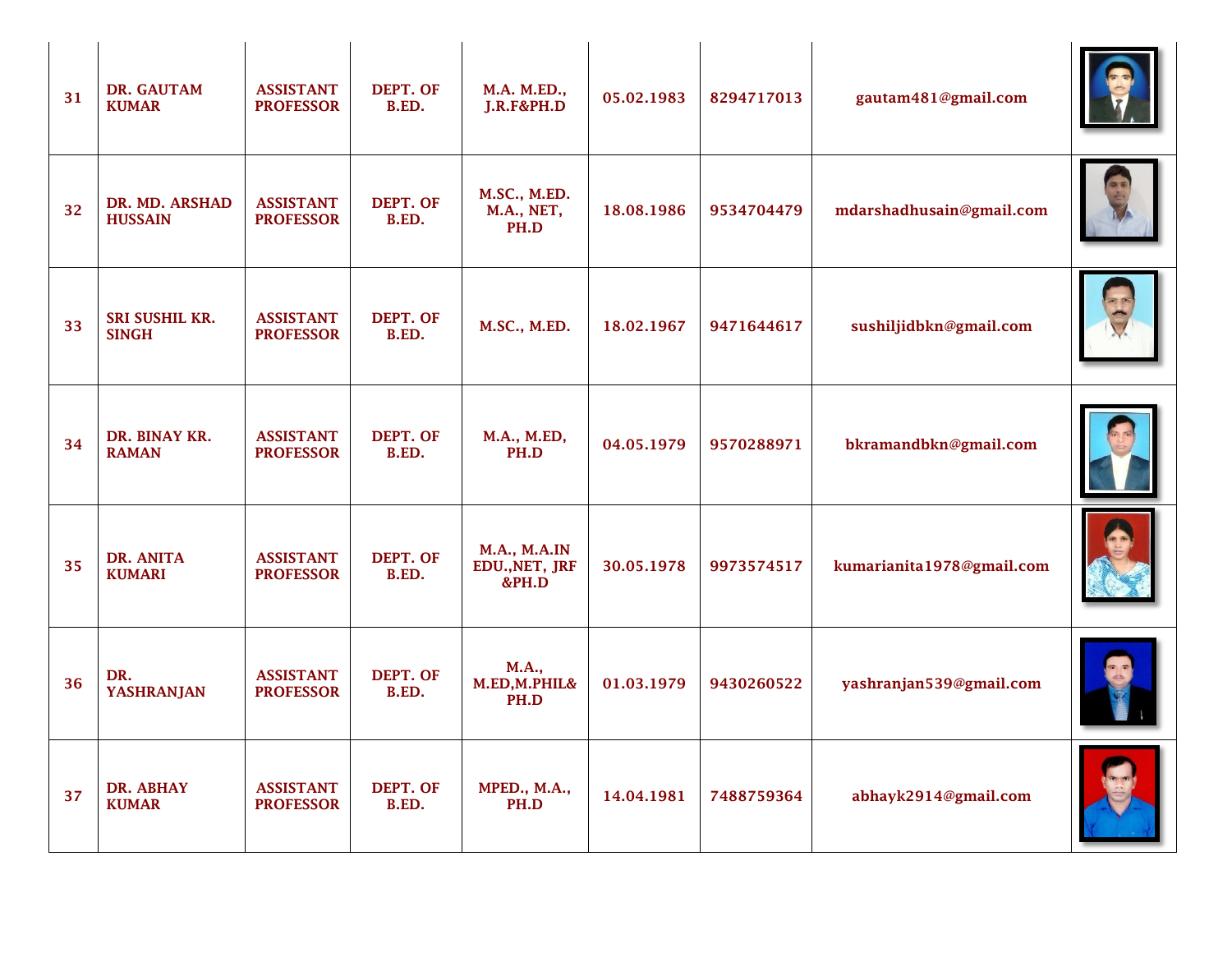| 38 | <b>SRI BALWANT</b><br><b>KUMAR</b>     | <b>ASSISTANT</b><br><b>PROFESSOR</b> | DEPT. OF<br>B.ED. | M.A., M.ED.                                  | 14.01.1982 | 7004544500 | balwantdbg@gmail.com     |  |
|----|----------------------------------------|--------------------------------------|-------------------|----------------------------------------------|------------|------------|--------------------------|--|
| 39 | <b>SMT. RUPAM</b><br><b>KUMARI</b>     | <b>ASSISTANT</b><br><b>PROFESSOR</b> | DEPT. OF<br>B.ED. | M.A., M.A. IN<br>EDU.                        | 12.10.1989 | 8789108338 | arunkumar19740@gmail.com |  |
| 40 | <b>MD. PARWEJ</b><br><b>KHAN</b>       | <b>ASSISTANT</b><br><b>PROFESSOR</b> | DEPT. OF<br>B.ED. | M.SC., M.ED.                                 | 02.01.1987 | 7903598282 | parwejkhan87@gmail.com   |  |
| 41 | <b>SMT. KUMARI</b><br><b>MONIKA</b>    | <b>ASSISTANT</b><br><b>PROFESSOR</b> | DEPT. OF<br>B.ED. | M.A., M.ED.                                  | 25.01.1987 | 9473134408 | kmonikaraman@gmail.com   |  |
|    |                                        |                                      |                   | SUPPORTING STAFF                             |            |            |                          |  |
| 42 | <b>DR. HARIKISHOR</b><br><b>KESHAV</b> | <b>LIBRARIAN</b>                     | DEPT. OF<br>B.ED. | M.COM., M.LIS,<br>PH.D IN<br><b>COMMERCE</b> | 12.12.1979 | 9570598374 | dr.hkkdbkn@gmail.com     |  |
|    |                                        | $\triangle$ EEICE                    |                   |                                              |            |            |                          |  |

| 43 | <b>SRI AMIT KUMAR</b>             | <b>OFFICE</b><br><b>CUM</b><br><b>ACCOUNT</b><br>ASST.           | DEPT. OF<br>B.ED. | M.A. IN ECO. | 20.01.1988 | 9708076565 | amitkajnoul@gmail.com        |  |
|----|-----------------------------------|------------------------------------------------------------------|-------------------|--------------|------------|------------|------------------------------|--|
| 44 | <b>SRI KUMAR</b><br><b>RITESH</b> | <b>OFFICE</b><br>ASST. CUM<br><b>COMPUTER</b><br><b>OPERATOR</b> | DEPT. OF<br>B.ED. | M.C.A.       | 31.03.1980 | 8877147558 | kumar_ritesh_125@yahoo.co.in |  |